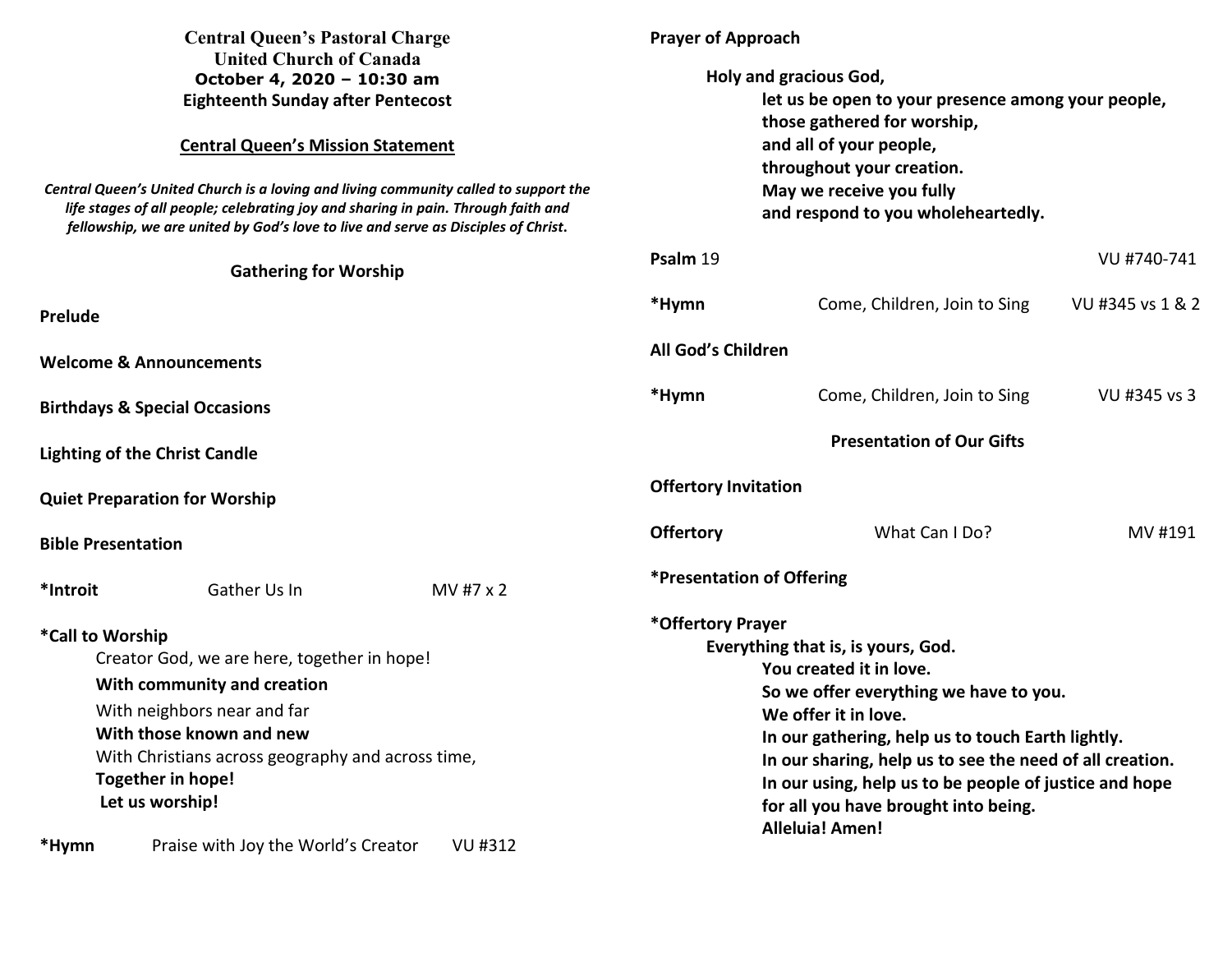| <b>Listening for the Word</b>      |                   |            |                | All of us<br><b>Ministers</b>                                                                                                                                                             |                                                                          |  |
|------------------------------------|-------------------|------------|----------------|-------------------------------------------------------------------------------------------------------------------------------------------------------------------------------------------|--------------------------------------------------------------------------|--|
| <b>Sacred Readings</b>             |                   |            |                | <b>Clergy</b><br><b>Office Hours</b>                                                                                                                                                      | <b>Rev Greg Davis</b><br>Tuesday, Wednesday & Thursday<br>$9 am - 12 pm$ |  |
| Exodus 20:1-4, 7-9, 12-20          |                   |            |                | Office Phone<br>Email                                                                                                                                                                     | 902-964-2291<br>minister@cquc.ca                                         |  |
| <b>Matthew 21:33-46</b>            |                   |            |                | <b>Office Administrator Trudy Blanchard</b>                                                                                                                                               |                                                                          |  |
| Anthem                             |                   |            |                | <b>Office Hours</b>                                                                                                                                                                       | Wednesday & Thursday<br>$9 am - 12 pm$                                   |  |
| Sermon                             |                   |            |                | Office Phone<br><b>Office Email</b>                                                                                                                                                       | 902-964-2221<br>office@cquc.ca                                           |  |
| <b>Pastoral Prayer</b>             |                   |            |                | <b>Ministry of Music</b>                                                                                                                                                                  | <b>Kirk Neville</b>                                                      |  |
| <b>Responding to the Word</b>      |                   |            |                | Website                                                                                                                                                                                   | https://cquc.ca/index.htm                                                |  |
| *Hymn                              | Be Thou My Vision |            | <b>VU #642</b> | Warm Welcome to All - We are glad you are here as a visitor, a seeker,<br>someone looking for a new church home, or as a regular worshiper.                                               |                                                                          |  |
| *Blessing                          |                   |            |                | Life Work of Our Church                                                                                                                                                                   |                                                                          |  |
| <b>Extinguishing of the Candle</b> |                   |            |                | Greg's Office Hours: Tuesday, Wednesday and Thursday from $9$ am $-12$                                                                                                                    |                                                                          |  |
| <b>Choral Benediction</b>          |                   | Go In Love |                | pm. Friday - he will be visiting the hospital. If you wish to meet with Greg<br>outside the scheduled hours, please call 902-964-2291 or email<br>minister@cquc.ca for an appointment.    |                                                                          |  |
| <b>Postlude</b>                    |                   |            |                |                                                                                                                                                                                           |                                                                          |  |
| * Please stand as you are able     |                   |            |                | In-Church Services: Registration will be required. To registration, please<br>call 902-964-2221 or email minister@cquc.ca. Masks will be required<br>when entering or exiting the church. |                                                                          |  |



**OFFICIAL BOARD MEETING** will be held on Thursday, October 8<sup>th</sup>,

beginning at 7 pm at the church.